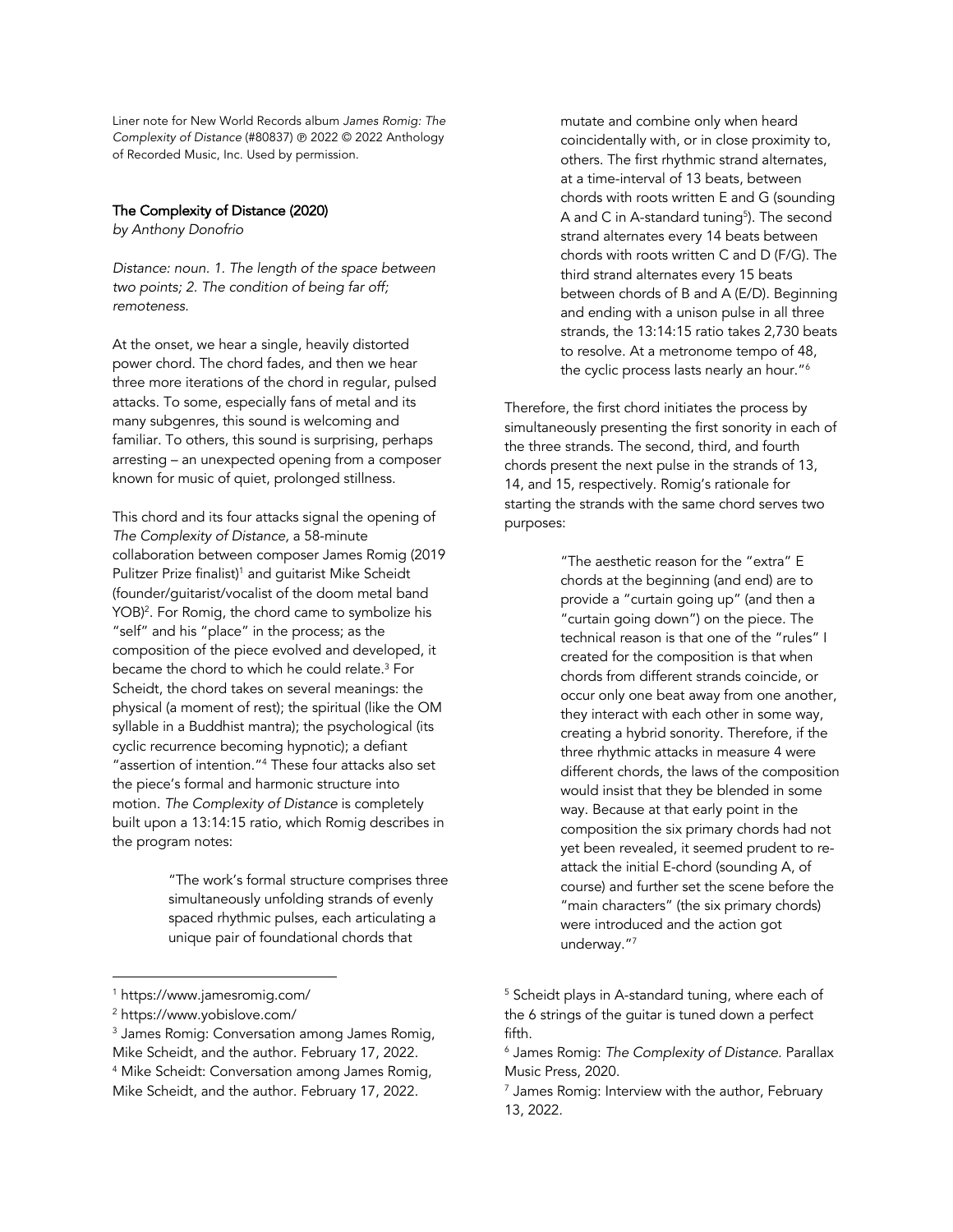Establishing ratios and sets of "laws" for a composition is nothing new for Romig, who studied with Charles Wuorinen and Milton Babbitt – two of America's foremost serialists – during his Ph.D. studies at Rutgers University. For example, 2014's *Bridges* for orchestra, and 2019's *Petrified Spaces* for alto saxophone and vibraphone use ratios of 7:8:9 and 9:10:11, respectively. In those pieces, the ratio applies solely to rhythm. In *The Complexity of Distance*, Romig extends the application to harmonic content. As a result, all possible orderings of chords are eventually produced, and no sequence is ever repeated with the same durations between chords. This "maximal diversity"8 – the exhausting of possibilities within a set of compositional rules – is of high importance to Romig. While *The Complexity of Distance* is not a strictly serial composition, the influence of Babbitt and Wuorinen is clearly on display. 9

Also on display is Romig's interest in musical process as the determinant of overall form. Early champions of process music, especially Steve Reich, promoted the creation of:

> "…pieces of music that are, literally, processes. The distinctive thing about musical processes is that they determine *all* the note-to-note (sound-to-sound) details and the overall form simultaneously. (Think of a round or infinite canon.) I am interested in *perceptible* processes. I want to be able to hear the process happening throughout the sounding music."10 (emphasis added)

Romig's process is definitely perceptible to the careful listener, especially as one ventures into later areas of the piece. However, Romig's process deviates from Reich's in that it requires something to be done *to* the sounds when a specific event occurs – the colliding and interacting of chords in different strands. Romig must enter into the piece, make a decision on how to express the interacting sounds, and then allow the process to resume. Romig's

process does not determine *all* the details; there are personal, tailored *actions* taken upon the sounds. Rather than observing the process, Romig reacts to it.

\* \* \*

*"The YOB show was brilliant, and it had a vibe that in some ways reminded me of new-music events – a very specific and knowledgeable audience that expected and appreciated expert performers who were concerned with presenting very serious and carefully-considered music. And, of course, the extended length of the pieces struck a chord with me as well."11*

*"He shared the mathematical ideas he had…the 13:14:15 time intervals, with the ratio resolving after 2,730 beats. It sounded like an endeavor that was beyond anything I'd ever attempted…It was an overwhelming and somewhat intimidating proposition. So, of course, I said yes."12*

After learning of YOB in a New York Times article, listening to their 2014 album *Clearing the Path to Ascend*, and attending a live performance in 2015, Romig reached out to Scheidt and the two began conversing about music, specifically their shared compositional interests, including repetition and variation, formal structures, and timbral control. The pair found many common influences – e.g., King Crimson, Pauline Oliveros, Sunn O))), and Éliane Radigue – and began sharing music with each other. Romig and Scheidt met in person, for the first time, in Toronto, and it was there where the idea for a collaborative project was born. In early 2019, the idea had blossomed into a fully-composed solo work. By the middle of the year, basic parameters were set, and composition began in earnest in December during Romig's residency at Copland House in Cortlandt Manor, New York. As with any creative project in process during late 2019 and early 2020, the COVID-19 pandemic became an immediate backdrop. With both Romig and Scheidt grounded in their respective states (Romig in Illinois and Scheidt in

<sup>&</sup>lt;sup>8</sup> This term was coined by Joseph Dubiel in his first of his "Three Essays on Milton Babbitt (1990)," *Perspectives of New Music*, Summer, 1990, Vol. 28, No. 2, pp. 216-261.

<sup>9</sup> See the Valedictory chapter of Wuorinen's *Simple Composition*, (New York: Longman Inc., 1979), pp. 163-164.

<sup>&</sup>lt;sup>10</sup> Steve Reich, "Music as a Gradual Process (1968)," *Writings about Music, 1965-2000,* (Oxford and New York: Oxford University Press, 2002), pp. 9-11. <sup>11</sup> James Romig: Interview with the author, March 10,

<sup>2022.</sup> <sup>12</sup> Mike Scheidt: Interview with the author, March 11, 2022.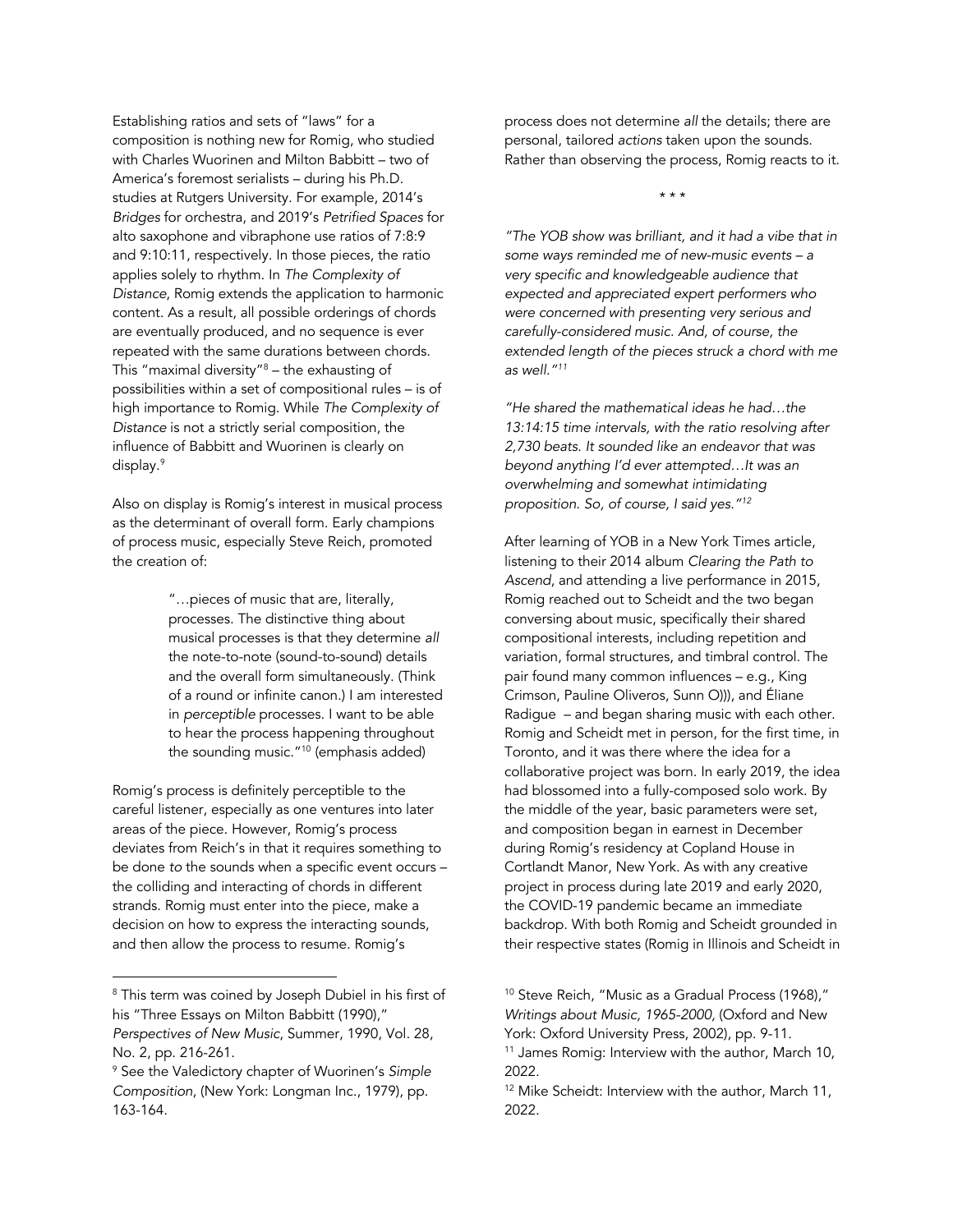Oregon), the project was a way to remain creatively active and connected.

"*We exchanged emails, phone calls, and text messages. We traded audio, video, and PDF files. We talked about guitar technique, distortion and feedback, and music notation. By the end of summer 2020 I had completed most of the composition and notation of the work, and by the end of the year I delivered the final draft to Mike."13*

Romig's statement underscores the fundamental component of this recording: the collaboration, the "*we.*" Two artists, separated by thousands of miles, surrounded by uncertainty, finding solace in a shared creation.

*"Later, the title took on additional and more profound meaning as "distance" became a way of life for all of us."14*

\* \* \*

Just as the genres of classical chamber music have specific timbres – compare pieces for string quartet, wind quintet, and unpitched percussion – so do the subgenres and sub-subgenres of metal. Tracing its origin to the sound of Black Sabbath of the 1970s, doom metal's characteristic timbres include lowertuned guitars, a dense or "heavy" orchestration, and slower tempos. <sup>15</sup> Song structures are often long-form and complex: it is common to find songs lasting well over 15 minutes, and album durations of over 70, 80, and even 90 minutes.16

- <sup>15</sup> These characteristics are extremely general. Metal is known for its vast, complex web of genres, subgenres, and sub-subgenres, as well as the accompanying nomenclature.
- <sup>16</sup> Examples from other bands include Bell Witch's *Mirror Reaper* (an 83-minute album consisting of one track), and Esoteric's *A Pyrrhic Existence* (98 minutes). <sup>17</sup> Mike Scheidt: Conversation with the author. March 27, 2022.

<sup>18</sup> Scheidt was kind enough to take the time to list these materials: two half-stacks, one with a 100-watt Hi-Tone HT-100 head, the other with a Fuzzlord

YOB takes these timbral and temporal characteristics (profoundly heavy orchestrations, extended formal structures, many songs over 10-15 minutes, etc.) and blends them with lyrical themes that focus on the spiritual, transcendent, and positive. According to Scheidt, YOB's lyrics acknowledge themes of despair and suffering as being a common denominator of human experience. Through that acknowledgment, they are motivated by the opportunity to bring "a sense of catharsis, release, and even joy" to their listeners - a sense YOB also experiences while performing.17

Similar to how a percussionist will choose specific instruments and mallets in order to achieve the particular timbral quality of a particular piece, Scheidt took great care and precision in choosing the materials to express Romig's score. In collaboration with engineer Billy Barnett of Gung Ho Studio and the Hult Performing Arts Center in Eugene, Oregon, Scheidt assembled a wide-ranging arsenal of equipment to craft the sound of this recording.<sup>18</sup>

*"We spent a lot of time saying that we wanted it to sound like a real person, playing a real guitar, through a real amplifier…we were in total agreement on this from the start."19*

The most immediate example of Scheidt's crafting of Romig's score is in his use of feedback. Throughout this recording, Scheidt expertly navigates both the physical space of the recording studio and the passing of time (distance, again) between chords through the natural crescendo of feedback. To control this sound, Scheidt must position himself in

Effects JTM-45 head, each sounding through a Mammoth Custom Cabinet 4X12 with Eminence Man-O-War Speakers. In one isolation booth, a 1968 Fender Deluxe Reverb; in another, a 1967 Fender Vibro Champ – four amplifiers in total. The rooms were fitted with a complement of strategically-placed Neumann and RCA microphones. The distortion was achieved through a combination of a Black Arts Toneworks Quantum Mystic Overdrive (designed, in part, by Scheidt), a Walrus Audio Deep Six Compressor, and a Fuzzlord Effects FM-7 EQ pedal. Finally, Scheidt played a Monson Nomad guitar with a zebra wood top and black walnut back, hard-rock maple neck, and ebony fretboard.

<sup>19</sup> James Romig: Conversation among James Romig, Mike Scheidt, and the author. February 17, 2022.

<sup>&</sup>lt;sup>13</sup> James Romig: Interview with the author, March 10, 2022.

<sup>14</sup> James Romig: *The Complexity of Distance*. Parallax Music Press, 2020.